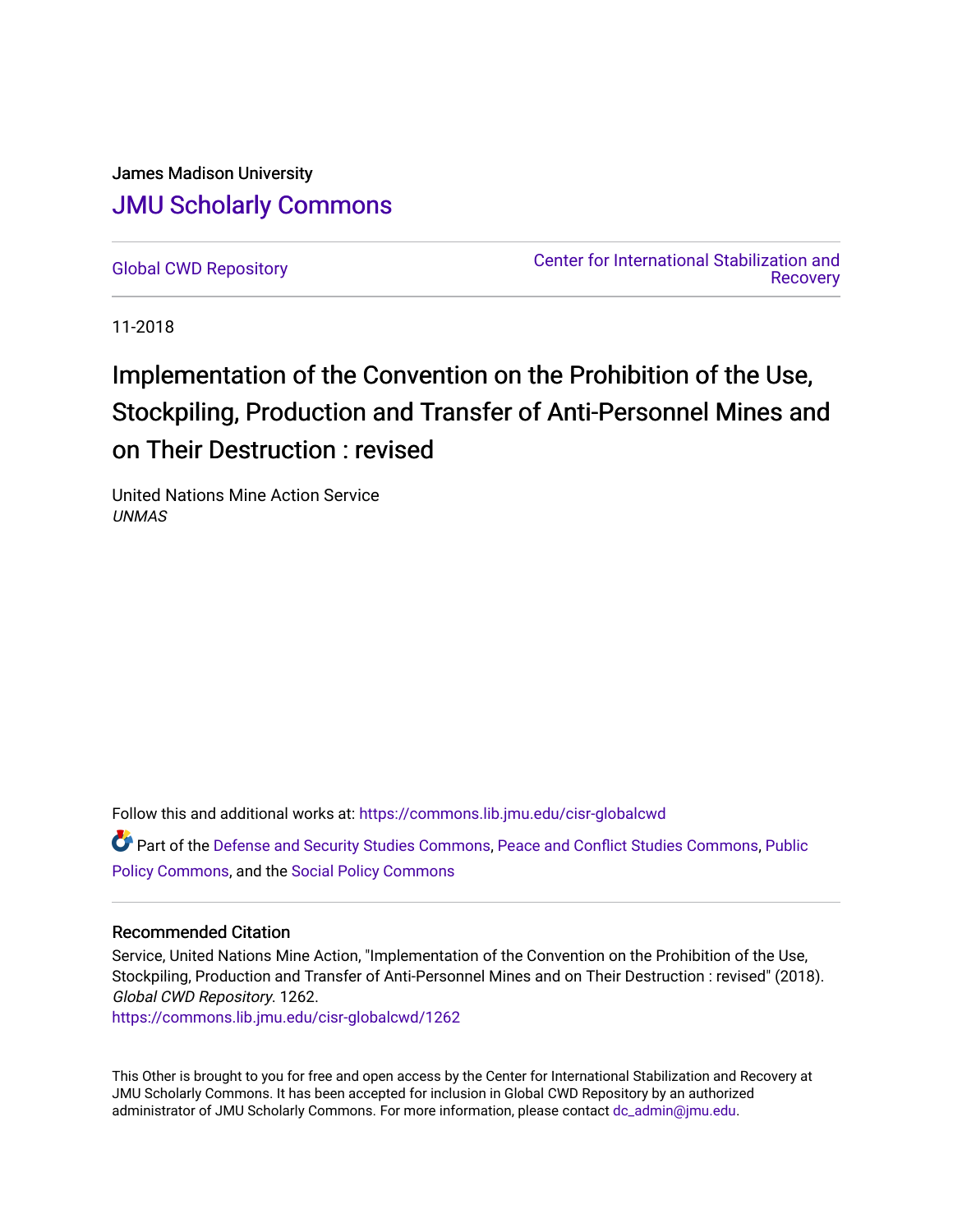

2 November 2018

Original: English

**Seventy-third session First Committee** Agenda item 101 (m) **General and complete disarmament: implementation of the Convention on the Prohibition of the Use, Stockpiling, Production and Transfer of Anti-Personnel Mines and on Their Destruction**

**Afghanistan, Austria and Norway: revised draft resolution**

## **Implementation of the Convention on the Prohibition of the Use, Stockpiling, Production and Transfer of Anti-Personnel Mines and on Their Destruction**

*The General Assembly*,

*Recalling* its resolutions [54/54](https://undocs.org/A/RES/54/54) B of 1 December 1999, [55/33](https://undocs.org/A/RES/55/33) V of 20 November 2000, [56/24](https://undocs.org/A/RES/56/24) M of 29 November 2001, [57/74](https://undocs.org/A/RES/57/74) of 22 November 2002, [58/53](https://undocs.org/A/RES/58/53) of December 2003, [59/84](https://undocs.org/A/RES/59/84) of 3 December 2004, [60/80](https://undocs.org/A/RES/60/80) of 8 December 2005, [61/84](https://undocs.org/A/RES/61/84) of December 2006, [62/41](https://undocs.org/A/RES/62/41) of 5 December 2007, [63/42](https://undocs.org/A/RES/63/42) of 2 December 2008, [64/56](https://undocs.org/A/RES/64/56) of December 2009, [65/48](https://undocs.org/A/RES/65/48) of 8 December 2010, [66/29](https://undocs.org/A/RES/66/29) of 2 December 2011, [67/32](https://undocs.org/A/RES/67/32) of December 2012, [68/30](https://undocs.org/A/RES/68/30) of 5 December 2013, [69/34](https://undocs.org/A/RES/69/34) of 2 December 2014, [70/55](https://undocs.org/A/RES/70/55) of December 2015, [71/34](https://undocs.org/A/RES/71/34) of 5 December 2016 and [72/53](https://undocs.org/A/RES/72/53) of 4 December 2017,

*Reaffirming its determination* to put an end to the suffering and casualties caused by anti-personnel mines, which kill or injure thousands of people — women, girls, boys and men — every year, and which place people living in affected areas at risk and hinder the development of their communities,

*Believing it necessary* to do the utmost to contribute in an efficient and coordinated manner to facing the challenge of removing anti-personnel mines placed throughout the world and to assure their destruction,

*Wishing* to do the utmost to ensure assistance for the care and rehabilitation, including the social and economic reintegration, of mine victims,

*Noting with satisfaction* the work undertaken to implement the Convention on the Prohibition of the Use, Stockpiling, Production and Transfer of Anti-Personnel Mines and on Their Destruction<sup>1</sup> and the substantial progress made towards addressing the global anti-personnel landmine problem,





**\_\_\_\_\_\_\_\_\_\_\_\_\_\_\_\_\_\_**

<sup>1</sup> United Nations, *Treaty Series*, vol. 2056, No. 35597.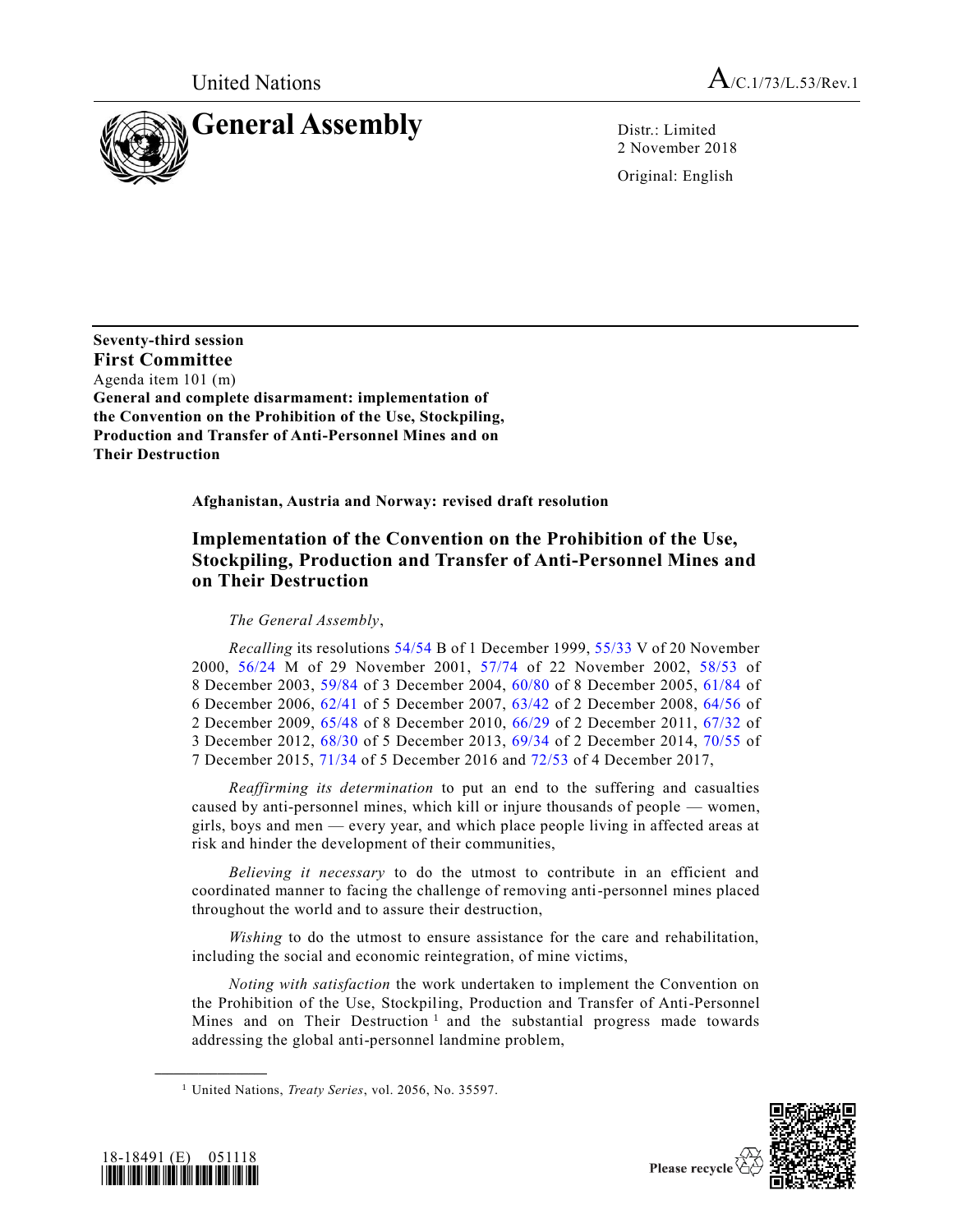*Recalling* the first to sixteenth meetings of the States parties to the Convention, held in Maputo (1999), Geneva (2000), Managua (2001), Geneva (2002), Bangkok (2003), Zagreb (2005), Geneva (2006), the Dead Sea (2007), Geneva (2008 and 2010), Phnom Penh (2011), Geneva (2012, 2013 and 2015), Santiago (2016) and Vienna (2017), and the First, Second and Third Review Conferences of the States Parties to the Convention, held in Nairobi (2004), Cartagena, Colombia (2009), and Maputo (2014),

*Recalling also* that, at the Third Review Conference of the States Parties to the Convention, the international community reviewed the implementation of the Convention and the States parties adopted a declaration and an action plan for the period 2014–2019 to support enhanced implementation and promotion of the Convention,

*Underlining* the importance of cooperation and assistance in the implementation of the Convention, including through the so-called individualized approach, which offers mine-affected countries a platform for presenting their challenges,

*Stressing* the need to take into account gender aspects in mine action,

*Noting with satisfaction* that 164 States have ratified or acceded to the Convention and have formally accepted the obligations of the Convention,

*Emphasizing* the desirability of attracting the adherence of all States to the Convention, and determined to work strenuously towards the promotion of its universalization and norms,

*Noting with regret* that anti-personnel mines continue to be used in some conflicts around the world, causing human suffering and impeding post-conflict development,

1. *Invites* all States that have not signed the Convention on the Prohibition of the Use, Stockpiling, Production and Transfer of Anti-Personnel Mines and on Their Destruction<sup>1</sup> to accede to it without delay;

2. *Urges* the one remaining State that has signed but has not ratified the Convention to ratify it without delay;

3. *Stresses* the importance of the full and effective implementation of and compliance with the Convention, including through the continued implementation of the action plan for the period 2014–2019;

4. *Expresses strong concern* regarding the use of anti-personnel mines in various parts of the world, including use highlighted in recent allegations, reports and documented evidence;

5. *Urges* all States parties to provide the Secretary-General with complete and timely information as required under article 7 of the Convention in order to promote transparency and compliance with the Convention;

*Invites* all States that have not ratified the Convention or acceded to it to provide, on a voluntary basis, information to make global mine action efforts more effective;

7. *Renews its call upon* all States and other relevant parties to work together to promote, support and advance the care, rehabilitation and social and economic reintegration of mine victims, mine risk education programmes and the removal and destruction of anti-personnel mines placed or stockpiled throughout the world;

8. *Urges* all States to remain seized of the issue at the highest political level and, where in a position to do so, to promote adherence to the Convention through